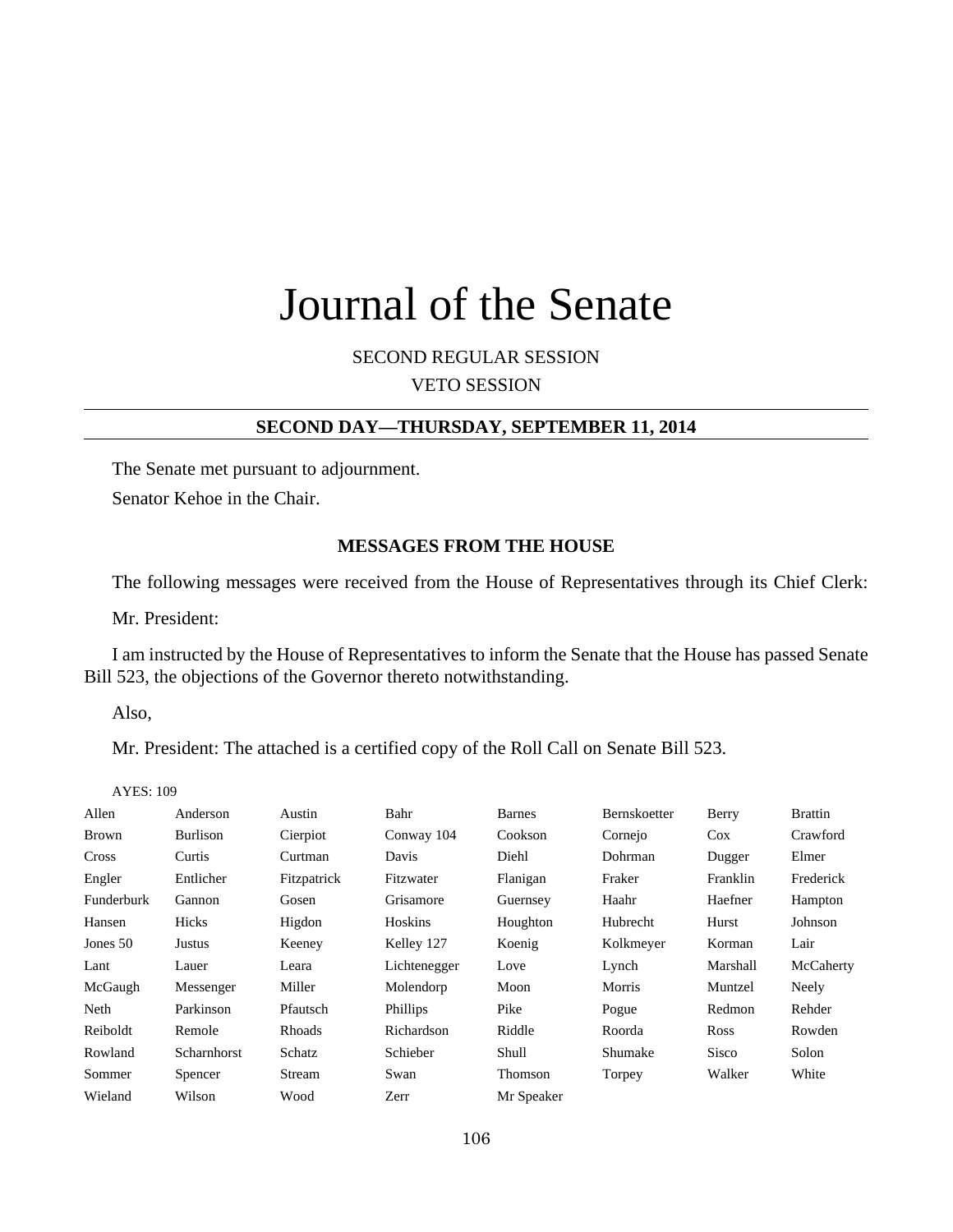| <b>NOES: 51</b>    |              |                      |          |                |                |           |            |
|--------------------|--------------|----------------------|----------|----------------|----------------|-----------|------------|
| Anders             | <b>Black</b> | Burns                | Butler   | Carpenter      | Colona         | Conway 10 | Dunn       |
| English            | Englund      | Frame                | Gardner  | Gatschenberger | Green          | Harris    | Hinson     |
| Hodges             | Hough        | Hubbard              | Hummel   | Kelly 45       | Kirkton        | Kratky    | Lafaver    |
| May                | Mayfield     | <b>McCann Beatty</b> | McDonald | McKenna        | <b>McManus</b> | McNeil    | Meredith   |
| <b>Mims</b>        | Mitten       | Montecillo           | Morgan   | Newman         | <b>Nichols</b> | Norr      | Otto       |
| Pace               | Peters       | Pierson              | Rizzo    | <b>Runions</b> | Schieffer      | Schupp    | Swearingen |
| <b>Walton Gray</b> | Webber       | Wright               |          |                |                |           |            |
|                    |              |                      |          |                |                |           |            |

PRESENT: 1

Ellington

ABSENT: 1

#### Smith

VACANCIES: 1

Also,

Mr. President:

I am instructed by the House of Representatives to inform the Senate that the House has passed Senate Substitute for Senate Committee Substitute for Senate Bill 841, the objections of the Governor thereto notwithstanding.

Also,

Mr. President: The attached is a certified copy of the Roll Call on Senate Substitute for Senate Committee Substitute for Senate Bill 841.

| AYES: 125    |                |                 |          |            |               |              |             |
|--------------|----------------|-----------------|----------|------------|---------------|--------------|-------------|
| Allen        | Anders         | Anderson        | Austin   | Bahr       | <b>Barnes</b> | Bernskoetter | Berry       |
| <b>Black</b> | <b>Brattin</b> | <b>Brown</b>    | Burlison | Cierpiot   | Conway 104    | Cookson      | Cornejo     |
| $\cos$       | Crawford       | <b>Cross</b>    | Curtis   | Curtman    | Davis         | Diehl        | Dohrman     |
| Dugger       | Ellington      | Elmer           | Engler   | English    | Englund       | Entlicher    | Fitzpatrick |
| Fitzwater    | Flanigan       | Fraker          | Frame    | Franklin   | Funderburk    | Gannon       | Gosen       |
| Grisamore    | Guernsey       | Haahr           | Haefner  | Hampton    | Hansen        | Harris       | Hicks       |
| Higdon       | Hinson         | Hoskins         | Hough    | Houghton   | Hubbard       | Hubrecht     | Hurst       |
| Johnson      | Jones 50       | Justus          | Keeney   | Kelley 127 | Koenig        | Kolkmeyer    | Korman      |
| Kratky       | Lafaver        | Lair            | Lant     | Lauer      | Leara         | Lichtenegger | Love        |
| Lynch        | Mayfield       | McCaherty       | McGaugh  | McKenna    | Messenger     | Miller       | Mims        |
| Molendorp    | Montecillo     | Moon            | Morris   | Muntzel    | Neely         | Neth         | Parkinson   |
| Peters       | Pfautsch       | <b>Phillips</b> | Pike     | Pogue      | Redmon        | Rehder       | Reiboldt    |
| Remole       | Rhoads         | Richardson      | Riddle   | Roorda     | <b>Ross</b>   | Rowden       | Rowland     |
| Scharnhorst  | Schatz         | Schieffer       | Shull    | Shumake    | Sisco         | Solon        | Sommer      |
| Spencer      | Stream         | Swan            | Thomson  | Torpey     | Walker        | Webber       | White       |
| Wieland      | Wilson         | Wood            | Zerr     | Mr Speaker |               |              |             |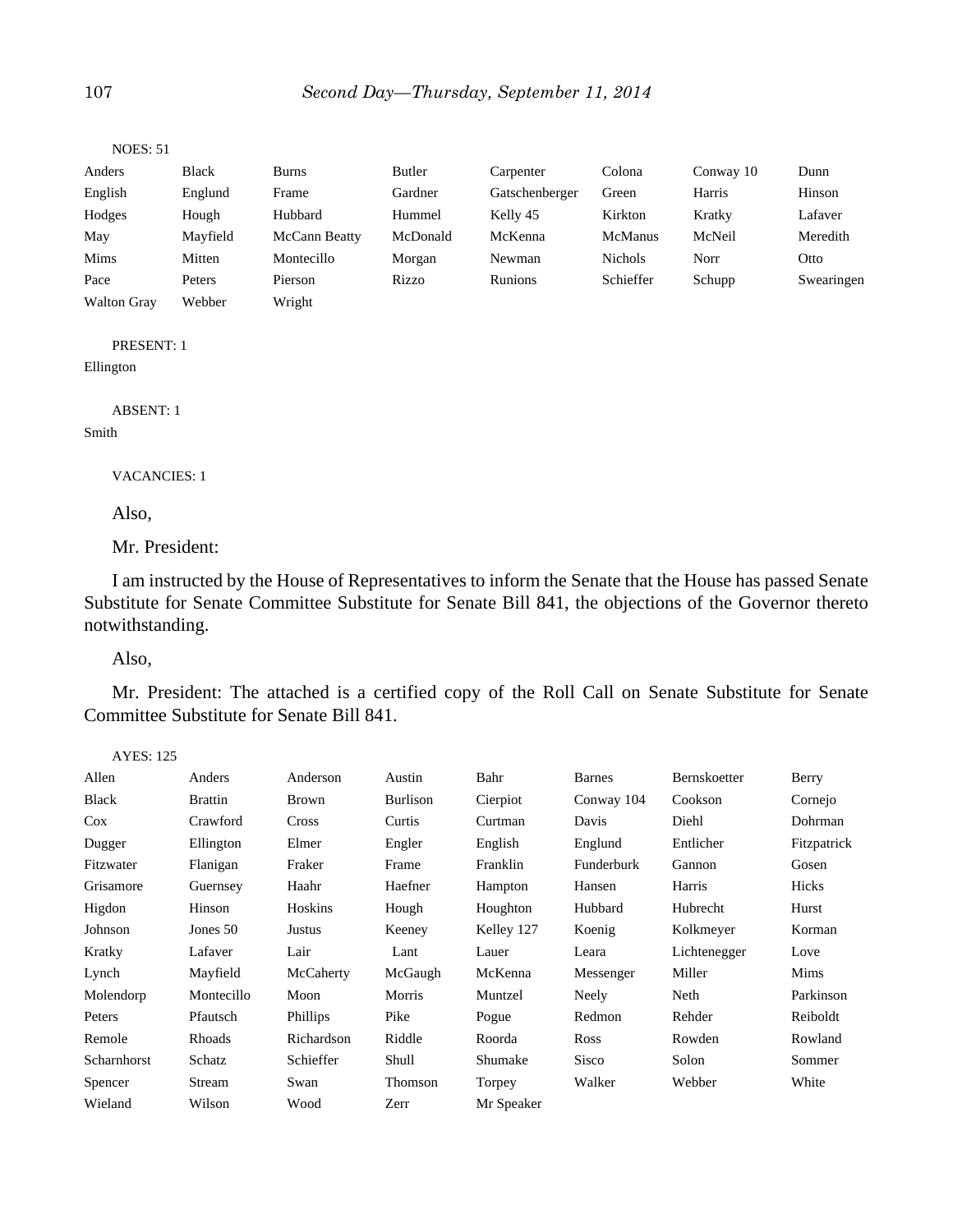| Butler   | Carpenter                                                                           | Colona  | Conway 10 | Dunn   | Frederick     | Gardner            |
|----------|-------------------------------------------------------------------------------------|---------|-----------|--------|---------------|--------------------|
| Hodges   | Hummel                                                                              | Kirkton | Marshall  | May    | McCann Beatty | McDonald           |
| McNeil   | Meredith                                                                            | Mitten  | Morgan    | Newman | Nichols       | Norr               |
| Pace     | Pierson                                                                             | Runions | Schieber  | Schupp | Swearingen    | <b>Walton Gray</b> |
|          |                                                                                     |         |           |        |               |                    |
|          |                                                                                     |         |           |        |               |                    |
| Kelly 45 | Rizzo                                                                               | Smith   |           |        |               |                    |
|          |                                                                                     |         |           |        |               |                    |
|          |                                                                                     |         |           |        |               |                    |
|          | <b>NOES: 33</b><br>PRESENT: 0<br>ABSENT: 4<br>Gatschenberger<br><b>VACANCIES: 1</b> |         |           |        |               |                    |

Mr. President:

I am instructed by the House of Representatives to inform the Senate that the House has passed Senate Committee Substitute for Senate Bill 829, the objections of the Governor thereto notwithstanding.

Also,

Mr. President: The attached is a certified copy of the Roll Call on Senate Committee Substitute for Senate Bill 829.

| AYES: |  |  | 13 |
|-------|--|--|----|
|-------|--|--|----|

| Allen           | Anderson      | Austin         | Bahr         | Bernskoetter | Berry       | <b>Brattin</b> | <b>Brown</b>         |
|-----------------|---------------|----------------|--------------|--------------|-------------|----------------|----------------------|
| <b>Burlison</b> | Cierpiot      | Conway 104     | Cookson      | Cornejo      | $\cos$      | Crawford       | Cross                |
| Curtman         | Davis         | Diehl          | Dohrman      | Dugger       | Elmer       | Engler         | Englund              |
| Entlicher       | Fitzpatrick   | Fitzwater      | Flanigan     | Fraker       | Frame       | Franklin       | Frederick            |
| Funderburk      | Gannon        | Gatschenberger | Gosen        | Grisamore    | Guernsey    | Haahr          | Haefner              |
| Hampton         | Hansen        | Hicks          | Higdon       | Hinson       | Hoskins     | Hough          | Houghton             |
| Hubrecht        | Hurst         | Johnson        | Jones 50     | Justus       | Keeney      | Kelley 127     | Koenig               |
| Kolkmeyer       | Korman        | Lair           | Lant         | Lauer        | Leara       | Lichtenegger   | Love                 |
| Lynch           | Marshall      | Mayfield       | McCaherty    | McGaugh      | Messenger   | Miller         | Molendorp            |
| Moon            | Morris        | Muntzel        | Neely        | Neth         | Parkinson   | Pfautsch       | <b>Phillips</b>      |
| Pike            | Pogue         | Redmon         | Rehder       | Reiboldt     | Remole      | Rhoads         | Richardson           |
| Riddle          | Roorda        | Ross           | Rowden       | Rowland      | Scharnhorst | Schatz         | Schieber             |
| Shull           | Shumake       | <b>Sisco</b>   | Solon        | Sommer       | Spencer     | Stream         | Swan                 |
| Thomson         | Torpey        | Walker         | White        | Wieland      | Wilson      | Wood           | Zerr                 |
| Mr Speaker      |               |                |              |              |             |                |                      |
| <b>NOES: 48</b> |               |                |              |              |             |                |                      |
| Anders          | <b>Barnes</b> | <b>Black</b>   | <b>Burns</b> | Butler       | Carpenter   | Colona         | Conway 10            |
| Curtis          | Dunn          | Ellington      | English      | Gardner      | Green       | Harris         | Hodges               |
| Hubbard         | Hummel        | Kelly 45       | Kirkton      | Kratky       | Lafaver     | May            | <b>McCann Beatty</b> |
| McDonald        | McKenna       | <b>McManus</b> | McNeil       | Meredith     | Mims        | Mitten         | Montecillo           |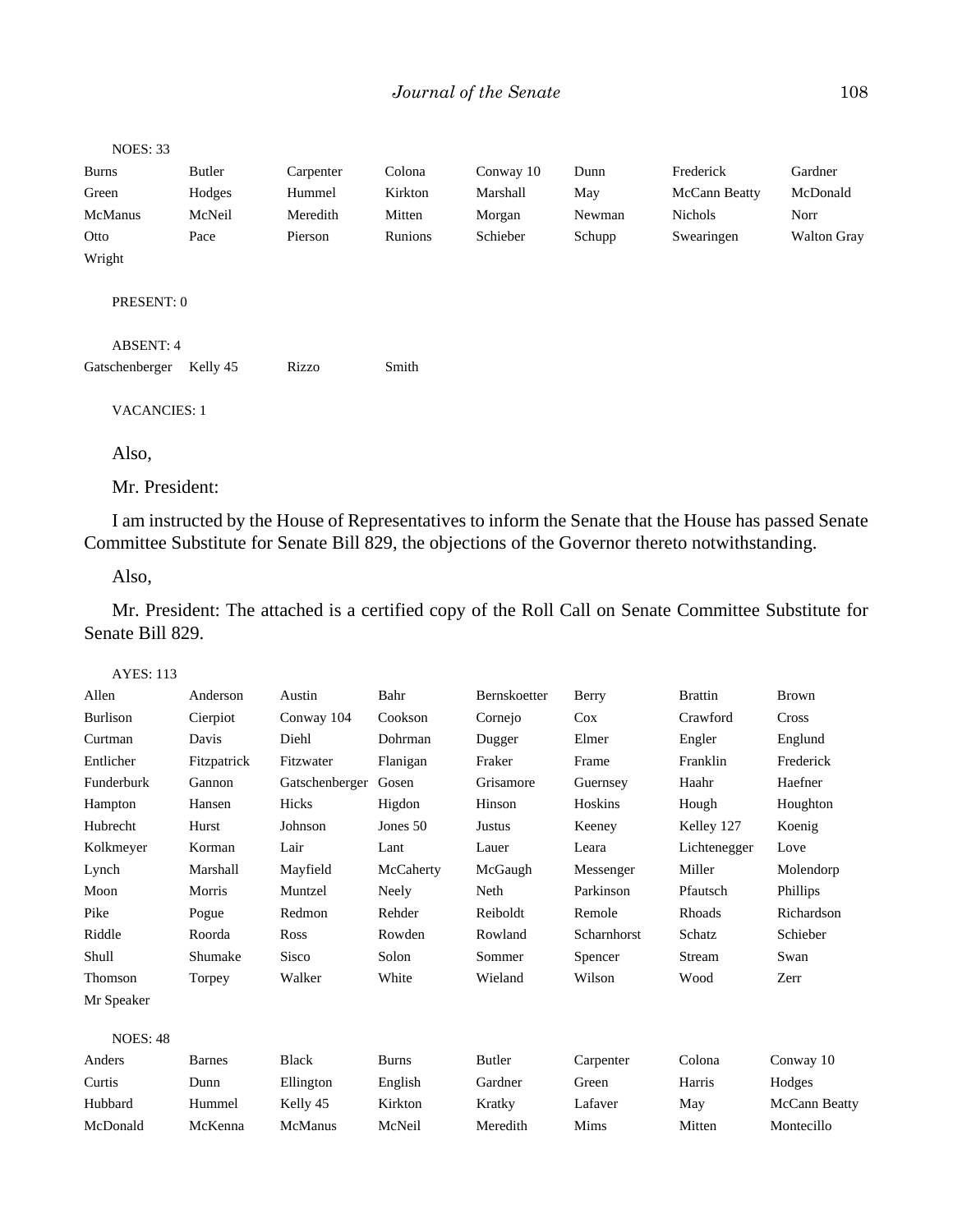| Morgan<br>Rizzo           | Newman<br>Runions | Nichols<br>Schieffer | Norr<br>Schupp | Otto<br>Swearingen | Pace<br><b>Walton Gray</b> | Peters<br>Webber | Pierson<br>Wright |
|---------------------------|-------------------|----------------------|----------------|--------------------|----------------------------|------------------|-------------------|
| PRESENT: 0                |                   |                      |                |                    |                            |                  |                   |
| <b>ABSENT: 1</b><br>Smith |                   |                      |                |                    |                            |                  |                   |
| <b>VACANCIES: 1</b>       |                   |                      |                |                    |                            |                  |                   |
| Also,                     |                   |                      |                |                    |                            |                  |                   |
|                           |                   |                      |                |                    |                            |                  |                   |

Mr. President:

I am instructed by the House of Representatives to inform the Senate that the House has passed Conference Committee Substitute for House Committee Substitute for Senate Bill 656, the objections of the Governor thereto notwithstanding.

Also,

Mr. President: The attached is a certified copy of the Roll Call on Conference Committee Substitute for House Committee Substitute for Senate Bill 656.

| <b>AYES: 117</b> |              |                 |            |                |                    |          |              |
|------------------|--------------|-----------------|------------|----------------|--------------------|----------|--------------|
| Allen            | Anderson     | Austin          | Bahr       | <b>Barnes</b>  | Bernskoetter       | Berry    | <b>Black</b> |
| <b>Brattin</b>   | <b>Brown</b> | <b>Burlison</b> | Cierpiot   | Conway 104     | Cookson            | Cornejo  | $\cos$       |
| Crawford         | Cross        | Curtman         | Davis      | Diehl          | Dohrman            | Dugger   | Elmer        |
| Engler           | Entlicher    | Fitzpatrick     | Fitzwater  | Flanigan       | Fraker             | Frame    | Franklin     |
| Frederick        | Funderburk   | Gannon          | Gosen      | Grisamore      | Guernsey           | Haahr    | Haefner      |
| Hampton          | Hansen       | Harris          | Hicks      | Higdon         | Hinson             | Hoskins  | Hough        |
| Houghton         | Hubrecht     | Hurst           | Johnson    | Jones 50       | Justus             | Keeney   | Kelley 127   |
| Koenig           | Kolkmeyer    | Korman          | Lair       | Lant           | Lauer              | Leara    | Lichtenegger |
| Love             | Lynch        | Marshall        | Mayfield   | McCaherty      | McGaugh            | McKenna  | Messenger    |
| Miller           | Molendorp    | Moon            | Morris     | Muntzel        | Neely              | Neth     | Parkinson    |
| Pfautsch         | Phillips     | Pike            | Pogue      | Redmon         | Rehder             | Reiboldt | Remole       |
| Rhoads           | Richardson   | Riddle          | Roorda     | Ross           | Rowden             | Rowland  | Scharnhorst  |
| Schatz           | Schieber     | Schieffer       | Shull      | Shumake        | Sisco              | Solon    | Sommer       |
| Spencer          | Stream       | Swan            | Swearingen | Thomson        | Torpey             | Walker   | White        |
| Wieland          | Wilson       | Wood            | Zerr       | Mr Speaker     |                    |          |              |
| <b>NOES: 39</b>  |              |                 |            |                |                    |          |              |
| Anders           | <b>Burns</b> | Butler          | Carpenter  | Colona         | Conway 10          | Curtis   | Ellington    |
| English          | Englund      | Gardner         | Green      | Hodges         | Hubbard            | Hummel   | Kelly 45     |
| Kirkton          | Kratky       | Lafaver         | May        | McCann Beatty  | McManus            | McNeil   | Meredith     |
| Mims             | Montecillo   | Morgan          | Newman     | <b>Nichols</b> | Norr               | Otto     | Pace         |
| Peters           | Pierson      | Rizzo           | Runions    | Schupp         | <b>Walton Gray</b> | Wright   |              |
|                  |              |                 |            |                |                    |          |              |

PRESENT: 0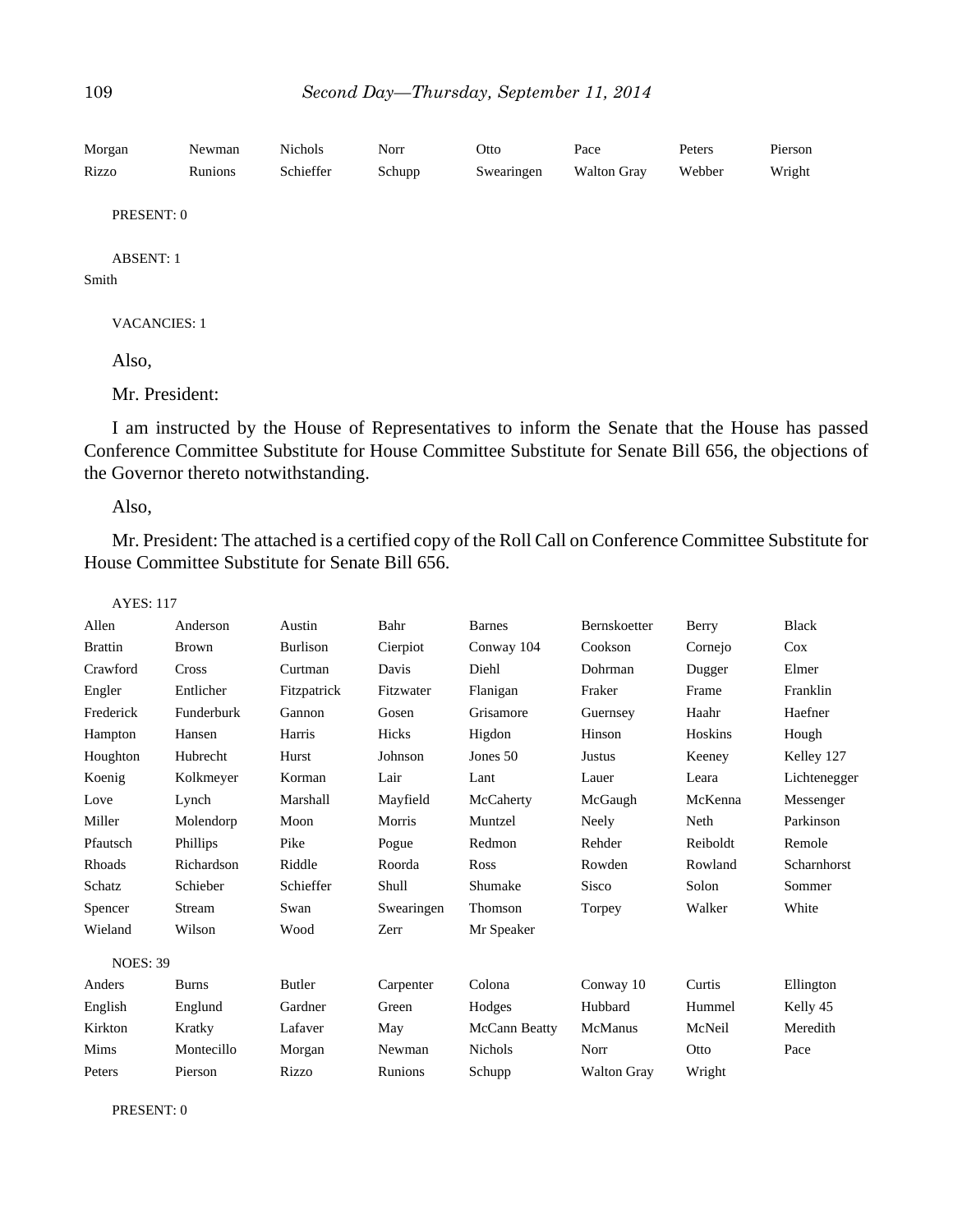ABSENT: 6

Dunn Gatschenberger McDonald Mitten Smith Webber

VACANCIES: 1

Also,

Mr. President:

I am instructed by the House of Representatives to inform the Senate that the House has passed Senate Substitute for Senate Committee Substitute for Senate Bill 593, the objections of the Governor thereto notwithstanding.

Also,

Mr. President: The attached is a certified copy of the Roll Call on Senate Substitute for Senate Committee Substitute for Senate Bill 593.

AYES: 109

| Allen           | Anderson        | Austin               | Bahr         | <b>Barnes</b> | Bernskoetter   | Berry              | <b>Brattin</b> |
|-----------------|-----------------|----------------------|--------------|---------------|----------------|--------------------|----------------|
| <b>Brown</b>    | <b>Burlison</b> | Cierpiot             | Conway 10    | Conway 104    | Cookson        | Cornejo            | Crawford       |
| Cross           | Curtman         | Davis                | Diehl        | Dohrman       | Dugger         | Elmer              | Engler         |
| Entlicher       | Fitzpatrick     | Fitzwater            | Fraker       | Franklin      | Frederick      | Funderburk         | Gannon         |
| Gosen           | Grisamore       | Guernsey             | Haahr        | Haefner       | Hampton        | Hansen             | Hicks          |
| Higdon          | Hinson          | Hoskins              | Hough        | Houghton      | Hubrecht       | Hurst              | Johnson        |
| Jones 50        | <b>Justus</b>   | Keeney               | Kelley 127   | Koenig        | Kolkmeyer      | Korman             | Lair           |
| Lant            | Lauer           | Leara                | Lichtenegger | Love          | Lynch          | McCaherty          | McGaugh        |
| Messenger       | Miller          | Molendorp            | Moon         | Morris        | Muntzel        | Neely              | Neth           |
| Parkinson       | Pfautsch        | Phillips             | Pike         | Redmon        | Rehder         | Reiboldt           | Remole         |
| Rhoads          | Richardson      | Riddle               | Roorda       | Ross          | Rowden         | Rowland            | Scharnhorst    |
| Schatz          | Schieber        | Schieffer            | Shull        | Shumake       | <b>Sisco</b>   | Solon              | Sommer         |
| Spencer         | Stream          | Swan                 | Swearingen   | Thomson       | Torpey         | Walker             | White          |
| Wieland         | Wilson          | Wood                 | Zerr         | Mr Speaker    |                |                    |                |
| <b>NOES: 48</b> |                 |                      |              |               |                |                    |                |
| Anders          | <b>Black</b>    | <b>Burns</b>         | Butler       | Carpenter     | Colona         | Cox                | Curtis         |
| Ellington       | English         | Englund              | Flanigan     | Frame         | Gardner        | Green              | Harris         |
| Hodges          | Hubbard         | Hummel               | Kelly 45     | Kirkton       | Kratky         | Lafaver            | Marshall       |
| May             | Mayfield        | <b>McCann Beatty</b> | McDonald     | McKenna       | McManus        | McNeil             | Meredith       |
| Mims            | Mitten          | Montecillo           | Morgan       | Newman        | <b>Nichols</b> | Norr               | Otto           |
| Pace            | Pierson         | Pogue                | Rizzo        | Runions       | Schupp         | <b>Walton Gray</b> | Wright         |
|                 |                 |                      |              |               |                |                    |                |

PRESENT: 1

Peters

ABSENT: 4

Dunn Gatschenberger Smith Webber

VACANCIES: 1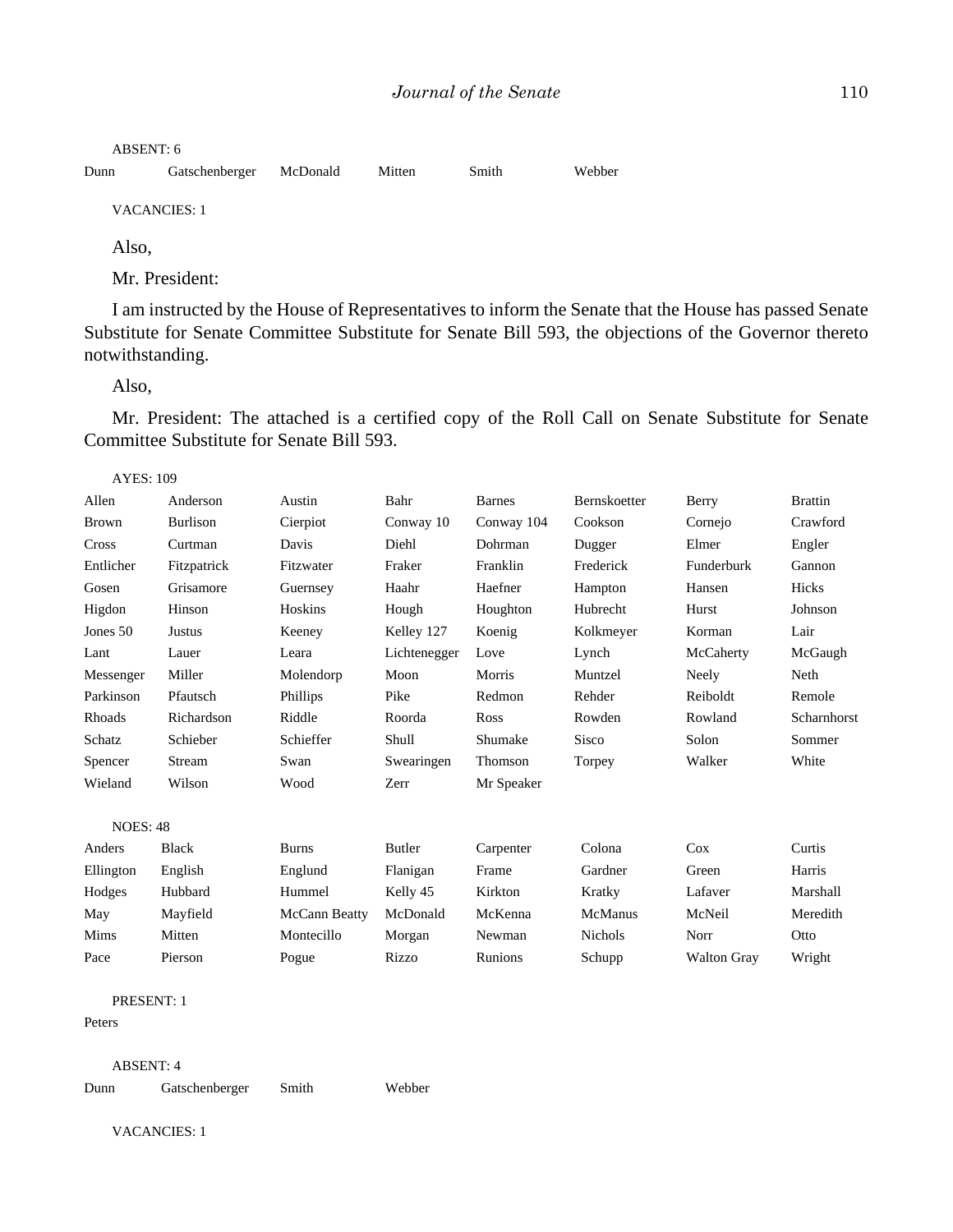Also,

Mr. President:

I am instructed by the House of Representatives to inform the Senate that the House has passed Senate Substitute for Senate Bill 866, the objections of the Governor thereto notwithstanding.

Also,

 $AYES: 113$ 

Mr. President: The attached is a certified copy of the Roll Call on Senate Substitute for Senate Bill 866.

| Allen           | Anderson     | Austin          | Bahr               | <b>Barnes</b> | Bernskoetter   | Berry        | <b>Black</b> |
|-----------------|--------------|-----------------|--------------------|---------------|----------------|--------------|--------------|
| <b>Brattin</b>  | <b>Brown</b> | <b>Burlison</b> | Cierpiot           | Cookson       | Cornejo        | $\cos$       | Crawford     |
| Cross           | Curtman      | Davis           | Diehl              | Dohrman       | Dugger         | Elmer        | Engler       |
| Englund         | Entlicher    | Fitzpatrick     | Fitzwater          | Flanigan      | Fraker         | Franklin     | Frederick    |
| Funderburk      | Gannon       | Gatschenberger  | Gosen              | Grisamore     | Guernsey       | Haahr        | Haefner      |
| Hampton         | Hansen       | Hicks           | Higdon             | Hinson        | Hoskins        | Hough        | Houghton     |
| Hubbard         | Hubrecht     | Johnson         | Jones 50           | <b>Justus</b> | Keeney         | Kelley 127   | Koenig       |
| Kolkmeyer       | Korman       | Lair            | Lant               | Lauer         | Leara          | Lichtenegger | Love         |
| Lynch           | May          | Mayfield        | McCaherty          | McGaugh       | Messenger      | Miller       | Mims         |
| Molendorp       | Morris       | Muntzel         | Neely              | Neth          | <b>Nichols</b> | Parkinson    | Peters       |
| Pfautsch        | Phillips     | Pierson         | Pike               | Redmon        | Rehder         | Reiboldt     | Remole       |
| Rhoads          | Richardson   | Riddle          | Roorda             | Ross          | Rowden         | Rowland      | Scharnhorst  |
| Schatz          | Shull        | Shumake         | Sisco              | Sommer        | Spencer        | Stream       | Swan         |
| Swearingen      | Thomson      | Walker          | Webber             | White         | Wieland        | Wilson       | Wood         |
| Mr Speaker      |              |                 |                    |               |                |              |              |
|                 |              |                 |                    |               |                |              |              |
| <b>NOES: 46</b> |              |                 |                    |               |                |              |              |
| Anders          | <b>Burns</b> | Butler          | Carpenter          | Colona        | Conway 10      | Curtis       | Ellington    |
| English         | Frame        | Gardner         | Green              | Harris        | Hodges         | Hummel       | Hurst        |
| Kelly 45        | Kirkton      | Kratky          | Lafaver            | Marshall      | McCann Beatty  | McDonald     | McKenna      |
| McManus         | McNeil       | Meredith        | Mitten             | Montecillo    | Moon           | Morgan       | Newman       |
| Norr            | Otto         | Pace            | Pogue              | Rizzo         | Runions        | Schieber     | Schieffer    |
| Schupp          | Solon        | Torpey          | <b>Walton Gray</b> | Wright        | Zerr           |              |              |
|                 |              |                 |                    |               |                |              |              |

PRESENT: 0

ABSENT: 3

Conway 104 Dunn Smith

VACANCIES: 1

Also,

Mr. President:

I am instructed by the House of Representatives to inform the Senate that the House has passed House Committee Substitute for Senate Bill 727, the objections of the Governor thereto notwithstanding.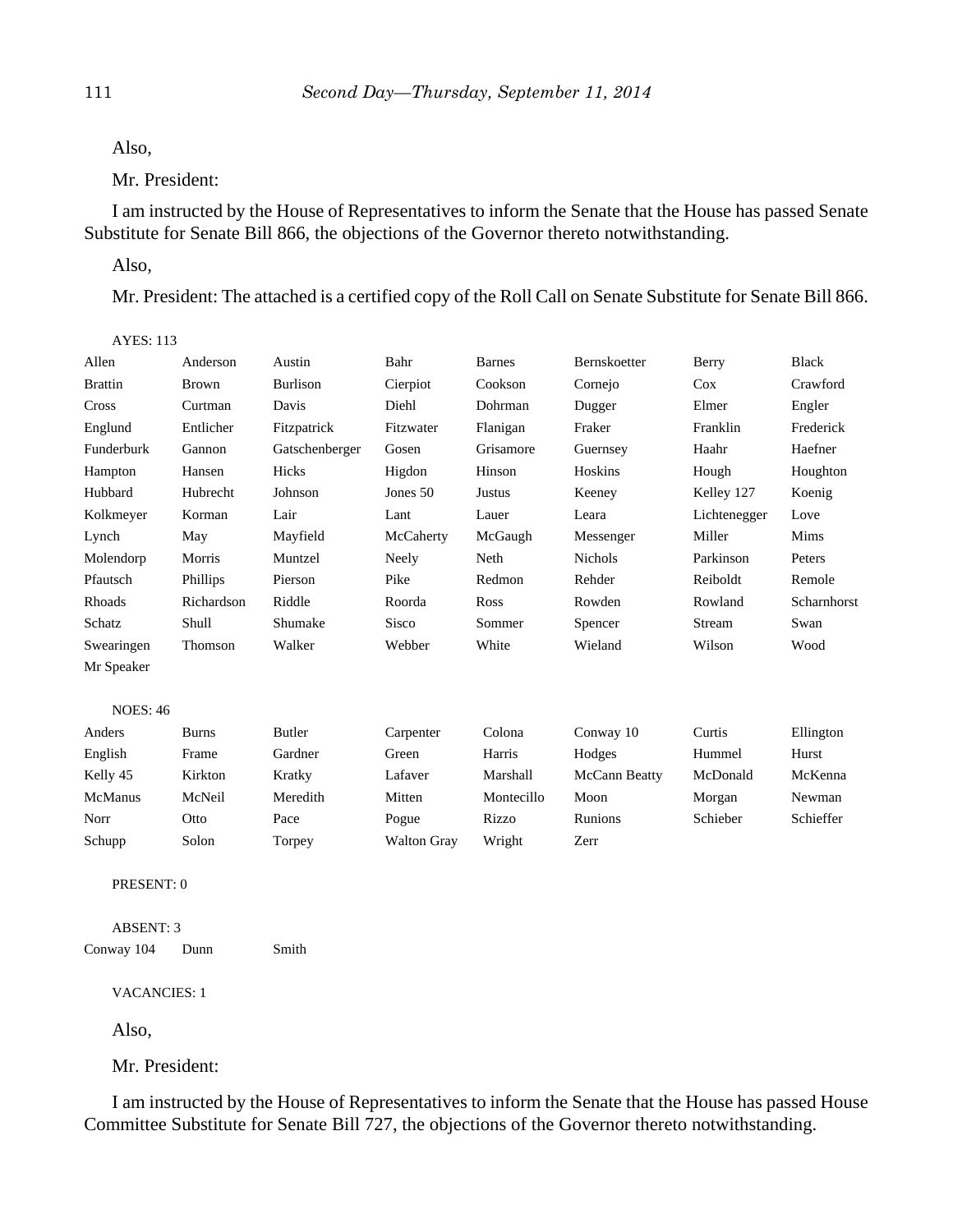#### Also,

Mr. President: The attached is a certified copy of the Roll Call on House Committee Substitute for Senate Bill 727.

### AYES: 110

| Allen            | Anderson     | Austin          | Bahr           | <b>Barnes</b> | Bernskoetter | Berry      | <b>Brattin</b>     |
|------------------|--------------|-----------------|----------------|---------------|--------------|------------|--------------------|
| <b>Brown</b>     | Cierpiot     | Conway 104      | Cookson        | Cornejo       | Cox          | Crawford   | Cross              |
| Curtman          | Davis        | Diehl           | Dohrman        | Dugger        | Ellington    | Elmer      | Engler             |
| Entlicher        | Fitzpatrick  | Fitzwater       | Flanigan       | Fraker        | Franklin     | Frederick  | Funderburk         |
| Gosen            | Grisamore    | Guernsey        | Haahr          | Haefner       | Hampton      | Hansen     | Harris             |
| Hicks            | Higdon       | Hinson          | Hoskins        | Hough         | Houghton     | Hubbard    | Hubrecht           |
| Hurst            | Johnson      | Jones 50        | <b>Justus</b>  | Keeney        | Kelley 127   | Koenig     | Kolkmeyer          |
| Korman           | Lair         | Lant            | Lauer          | Leara         | Lichtenegger | Love       | Lynch              |
| McCaherty        | McGaugh      | McKenna         | Miller         | Mims          | Molendorp    | Muntzel    | Neely              |
| Neth             | Parkinson    | Pfautsch        | Phillips       | Pierson       | Pike         | Redmon     | Rehder             |
| Reiboldt         | Remole       | Rhoads          | Richardson     | Riddle        | Ross         | Rowden     | Rowland            |
| Scharnhorst      | Schatz       | Schieffer       | Shull          | Shumake       | Sisco        | Solon      | Sommer             |
| Spencer          | Stream       | Swan            | Thomson        | Torpey        | Walker       | Webber     | White              |
| Wieland          | Wilson       | Wood            | Wright         | Zerr          | Mr Speaker   |            |                    |
| <b>NOES: 48</b>  |              |                 |                |               |              |            |                    |
| Anders           | <b>Black</b> | <b>Burlison</b> | <b>Burns</b>   | <b>Butler</b> | Carpenter    | Colona     | Conway 10          |
| Curtis           | Englund      | Frame           | Gannon         | Gardner       | Green        | Hodges     | Hummel             |
| Kelly 45         | Kirkton      | Kratky          | Lafaver        | Marshall      | May          | Mayfield   | McCann Beatty      |
| McDonald         | McManus      | McNeil          | Meredith       | Messenger     | Mitten       | Montecillo | Moon               |
| Morgan           | Morris       | Newman          | <b>Nichols</b> | Norr          | Otto         | Pace       | Peters             |
| Pogue            | Rizzo        | Roorda          | Runions        | Schieber      | Schupp       | Swearingen | <b>Walton Gray</b> |
| PRESENT: 0       |              |                 |                |               |              |            |                    |
|                  |              |                 |                |               |              |            |                    |
| <b>ABSENT: 4</b> |              |                 |                |               |              |            |                    |

| Dunn | English | Gatschenberger | Smith |
|------|---------|----------------|-------|

VACANCIES: 1

Also,

Mr. President:

I am instructed by the House of Representatives to inform the Senate that the House has passed Senate Committee Substitute for Senate Bill 731, the objections of the Governor thereto notwithstanding.

Also,

Mr. President: The attached is a certified copy of the Roll Call on Senate Committee Substitute for Senate Bill 731.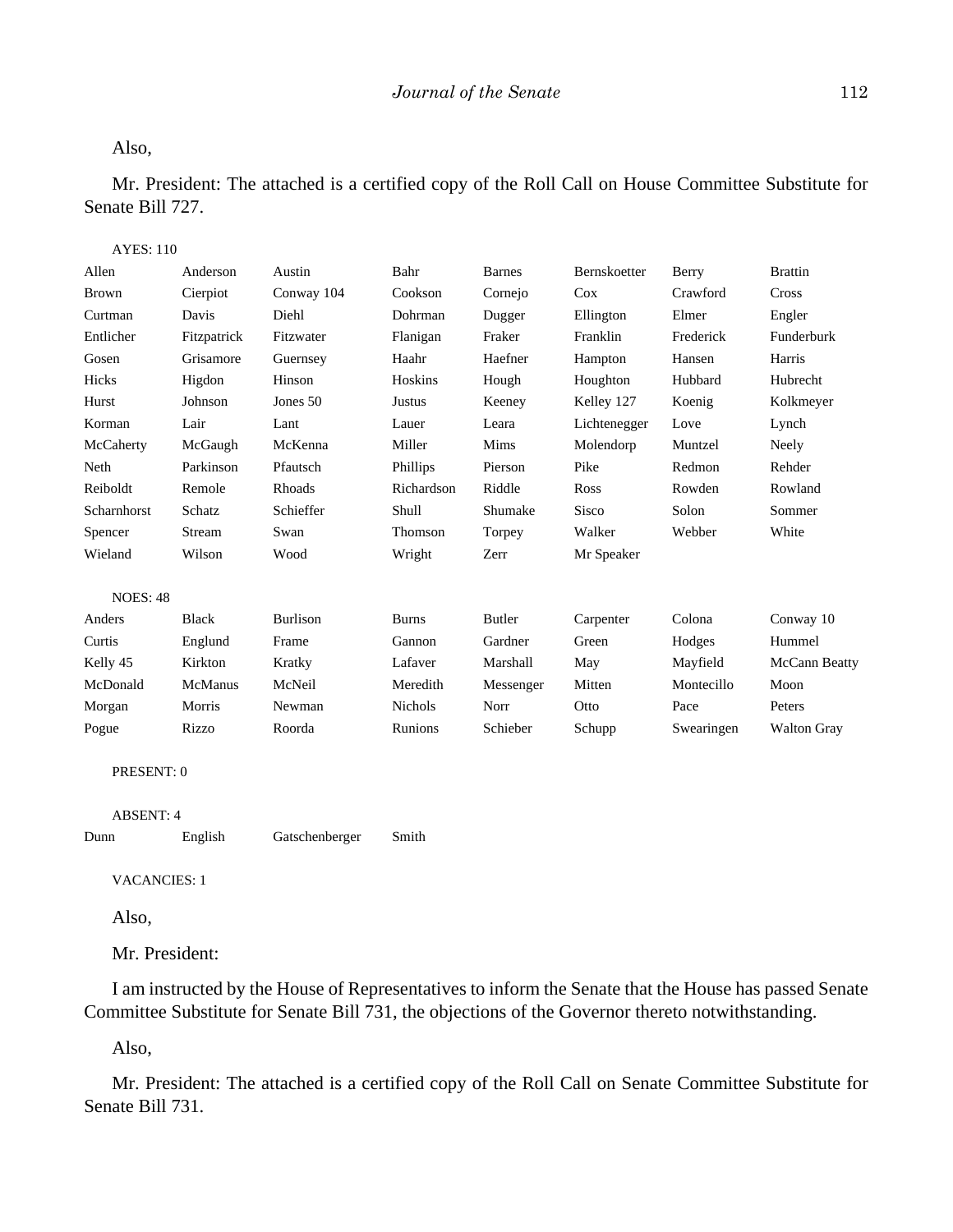| Allen               | Anderson           | Austin          | Bahr         | <b>Barnes</b>                                                                                        | Bernskoetter | Berry      | <b>Black</b> |
|---------------------|--------------------|-----------------|--------------|------------------------------------------------------------------------------------------------------|--------------|------------|--------------|
| <b>Brown</b>        | Cierpiot           | Colona          | Conway 10    | Conway 104                                                                                           | Cookson      | Cornejo    | Cox          |
| Crawford            | Curtman            | Davis           | Diehl        | Dohrman                                                                                              | Dugger       | Ellington  | Elmer        |
| Engler              | Entlicher          | Fitzpatrick     | Fitzwater    | Flanigan                                                                                             | Fraker       | Frame      | Franklin     |
| Funderburk          | Gannon             | Gosen           | Grisamore    | Haahr                                                                                                | Haefner      | Hampton    | Hansen       |
| Harris              | Hicks              | Higdon          | Hinson       | Hoskins                                                                                              | Hough        | Houghton   | Hubbard      |
| Hubrecht            | Jones 50           | <b>Justus</b>   | Kelley 127   | Koenig                                                                                               | Kolkmeyer    | Korman     | Kratky       |
| Lafaver             | Lair               | Lant            | Lauer        | Leara                                                                                                | Lichtenegger | Love       | Lynch        |
| May                 | Mayfield           | McCaherty       | McGaugh      | McKenna                                                                                              | Messenger    | Miller     | Molendorp    |
| Morris              | Muntzel            | Neely           | Neth         | Parkinson                                                                                            | Peters       | Pfautsch   | Phillips     |
| Pike                | Redmon             | Reiboldt        | Remole       | Rhoads                                                                                               | Richardson   | Riddle     | Roorda       |
| Ross                | Rowden             | Rowland         | Scharnhorst  | Schatz                                                                                               | Schieffer    | Shull      | Shumake      |
| Sisco               | Solon              | Sommer          | Spencer      | Stream                                                                                               | Swan         | Swearingen | Thomson      |
| Walker              | Webber             | White           | Wieland      | Wilson                                                                                               | Zerr         | Mr Speaker |              |
| <b>NOES: 45</b>     |                    |                 |              |                                                                                                      |              |            |              |
| Anders              | <b>Brattin</b>     | <b>Burlison</b> | <b>Burns</b> | <b>Butler</b>                                                                                        | Carpenter    | Cross      | Curtis       |
| Englund             | Frederick          | Green           | Guernsey     | Hodges                                                                                               | Hummel       | Hurst      | Johnson      |
| Keeney              | Kelly 45           | Kirkton         | Marshall     | McCann Beatty                                                                                        | McDonald     | McManus    | McNeil       |
| Meredith            | Mims               | Mitten          | Montecillo   | Moon                                                                                                 | Morgan       | Newman     | Nichols      |
| Norr                | Otto               | Pace            | Pierson      | Pogue                                                                                                | Rehder       | Rizzo      | Runions      |
| Schieber            | Schupp             | Torpey          | Wood         | Wright                                                                                               |              |            |              |
| PRESENT: 2          |                    |                 |              |                                                                                                      |              |            |              |
| Gardner             | <b>Walton Gray</b> |                 |              |                                                                                                      |              |            |              |
| <b>ABSENT: 4</b>    |                    |                 |              |                                                                                                      |              |            |              |
| Dunn                | English            | Gatschenberger  | Smith        |                                                                                                      |              |            |              |
| <b>VACANCIES: 1</b> |                    |                 |              |                                                                                                      |              |            |              |
| Also,               |                    |                 |              |                                                                                                      |              |            |              |
|                     |                    |                 |              |                                                                                                      |              |            |              |
|                     | Mr. President:     |                 |              |                                                                                                      |              |            |              |
| passed HR 3.        |                    |                 |              | I am instructed by the House of Representatives to inform the Senate that the House has taken up and |              |            |              |
|                     |                    |                 |              |                                                                                                      |              |            |              |

#### AYES: 111

#### HOUSE RESOLUTION NO. 3

BE IT RESOLVED by the House of Representatives, that the Chief Clerk of the House of Representatives inform the Senate that the House, having been duly convened as provided by Section 32, Article III of the Constitution, made no motions to override the Governor's vetoes on SCS for HCS for HB 1296, SS for SCS for HCS for HB 1326, HB 1455, CCS for SS for HB 1707, SS for SCS for HB 1865, HCS for HB 1999, CCS for SCS for HCS for HB 2004, CCS for SCS for HCS for HB 2006, CCS for SCS for HCS for HB 2013 and SCS for HCS for **HB 2021** when the bills were called by the Speaker.